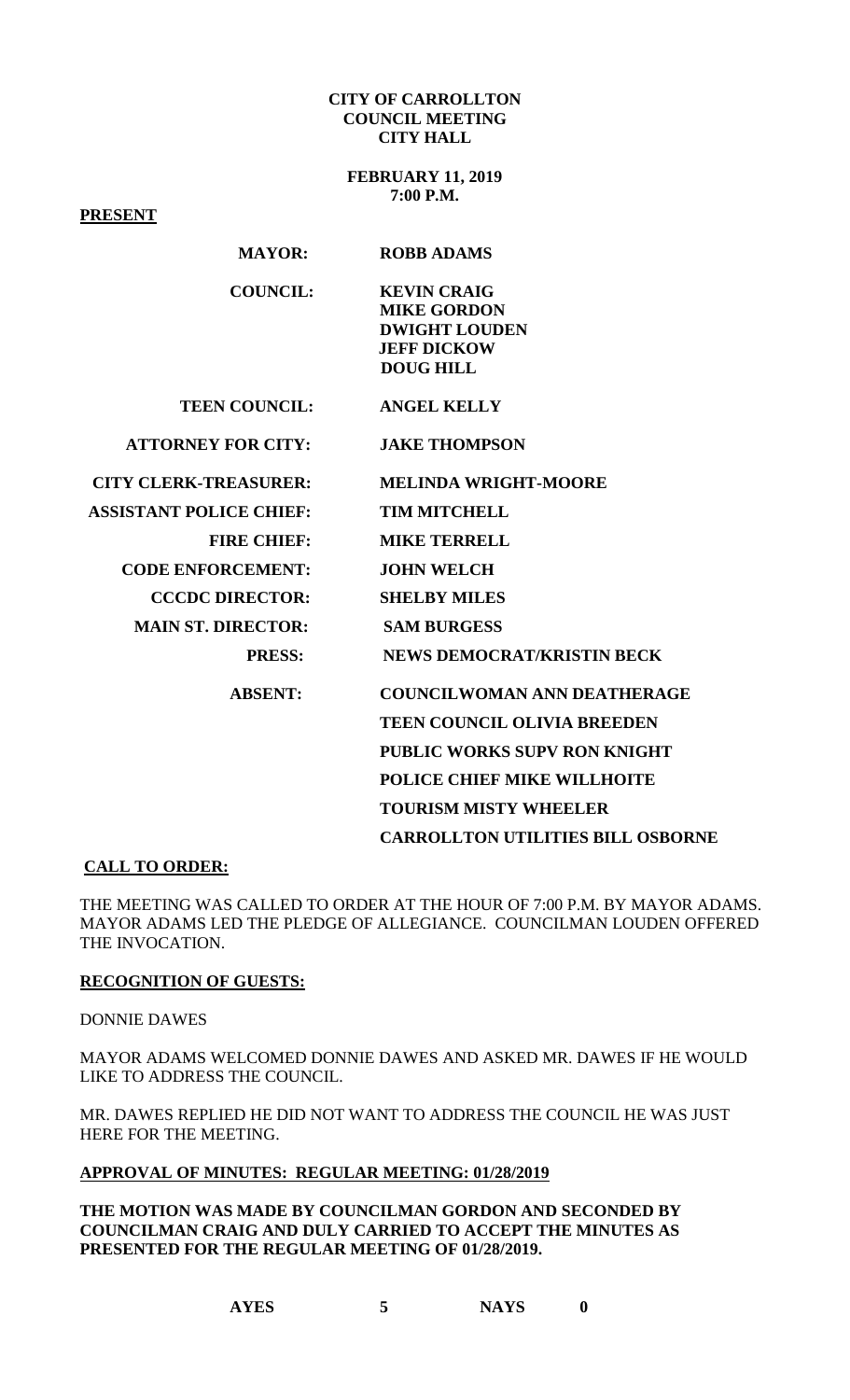# **APPROVAL OF MIKE TERRELL TO BE AN AUTHORIZED SIGNER FOR THE FIRE DEPARTMENT CHECKING ACCOUNTS**

## **THE MOTION WAS MADE BY COUNCILMAN CRAIG AND SECONDED BY COUNCILMAN GORDON AND DULY CARRIED TO APPROVE MIKE TERRELL TO BE AN AUTHORIZED SIGNER FOR THE FIRE DEPARTMENT CHECKING ACCOUNTS.**

**AYES 5 NAYS 0**

# **UNFINISHED BUSINESS**

# **PARKING ON HIGHLAND AVE**

MAYOR ADAMS SAID LAST MONTH MISTY WHEELER, TOURISM DIRECTOR ASKED COUNCIL IF THEY WOULD CONSIDER INSTALLING TIME LIMIT PARKING SIGNS IN FRONT OF THE BUSINESSES ON HIGHLAND AVE. MAYOR ADAMS ASKED COUNCIL TO THINK ABOUT THE PARKING SIGNS AND REPORT BACK TO HIM.

## **POINT PARK**

THE PLAYGROUND EQUIPMENT HAS BEEN INSTALLED AT POINT PARK. THE PLAYGROUND STILL NEEDS TO BE MULCHED AND SOME OTHER MINOR DETAILS TO BE COMPLETED AT A LATER DATE.

# **WELTY PARK**

THE PLAYGROUND EQUIPMENT HAS BEEN INSTALLED AT WELTY PARK. PUBLIC WORKS HAS ALREADY STARTED ON THE MULCHING PROJECT FOR THE PLAYGROUND.

## **NEW BUSINESS**

THERE WAS NO NEW BUSINESS

## **DEPARTMENT REPORTS:**

**A. TEEN COUNCIL –** OLIVIA BREEDEN WAS NOT PRESENT. ANGEL KELLY SAID BASKETBALL PLAYER WYATT SUPPLEE HAS HIT THE 1,000 POINT MILESTONE. HANNAH DEVINE, BASKETBALL PLAYER, WAS ADDED TO THE WALL OF FAME. TONIGHT IS HOMECOMING AT CCHS. ON FEBRUARY 28<sup>th</sup> AT 7:00 P.M. IS THE CCHS BAND CONCERT. ACT TESTING FOR JUNIORS IS ON MARCH 12<sup>th</sup>.

**B. PUBLIC WORKS** – RON KNIGHT, PUBLIC WORKS SUPERVISOR, WAS NOT PRESENT.

**C. UTILITIES –** BILL OSBORNE, UTILITIES SUPERVISOR, WAS NOT PRESENT.

**D. CCCDC** – SHELBY MILES, CCCDC DIRECTOR, SAID HE HAS BE OUT IN THE COMMUNITY MEETING NEW PEOPLE. NEXT TUESDAY AT NOON IS THE CCCDC MEETING.

**E. TOURISM –** MISTY WHEELER, TOURISM DIRECTOR, WAS NOT PRESENT.

**F. POLICE DEPARTMENT –** MIKE WILLHOITE, POLICE CHIEF, WAS NOT PRESENT. TIM MITCHELL, ASSISTANT POLICE CHIEF, SAID THE POLICE DEPARTMENT HAS ONE OPENING THEY ARE TRYING TO FILL. DISPATCH IS IN THE HIRING PROCESSING OF A CANDIDATE. MR. MITCHELL PRESENT THE POLICE DEPARTMENT'S YEARLY REPORT.

**G. FIRE DEPARTMENT –** MIKE TERRELL, FIRE CHIEF, SAID THERE WERE 13 RUNS LAST MONTH. THE WHITE CASTLE TRUCK WILL BE HERE SATURDAY, FEBRUARY  $16^{\text{th}}$ . THE FIRE DEPARTMENT RECEIVED A \$3,200 GRANT TO PURCHASE FOUR THERMAL IMAGING CAMERAS.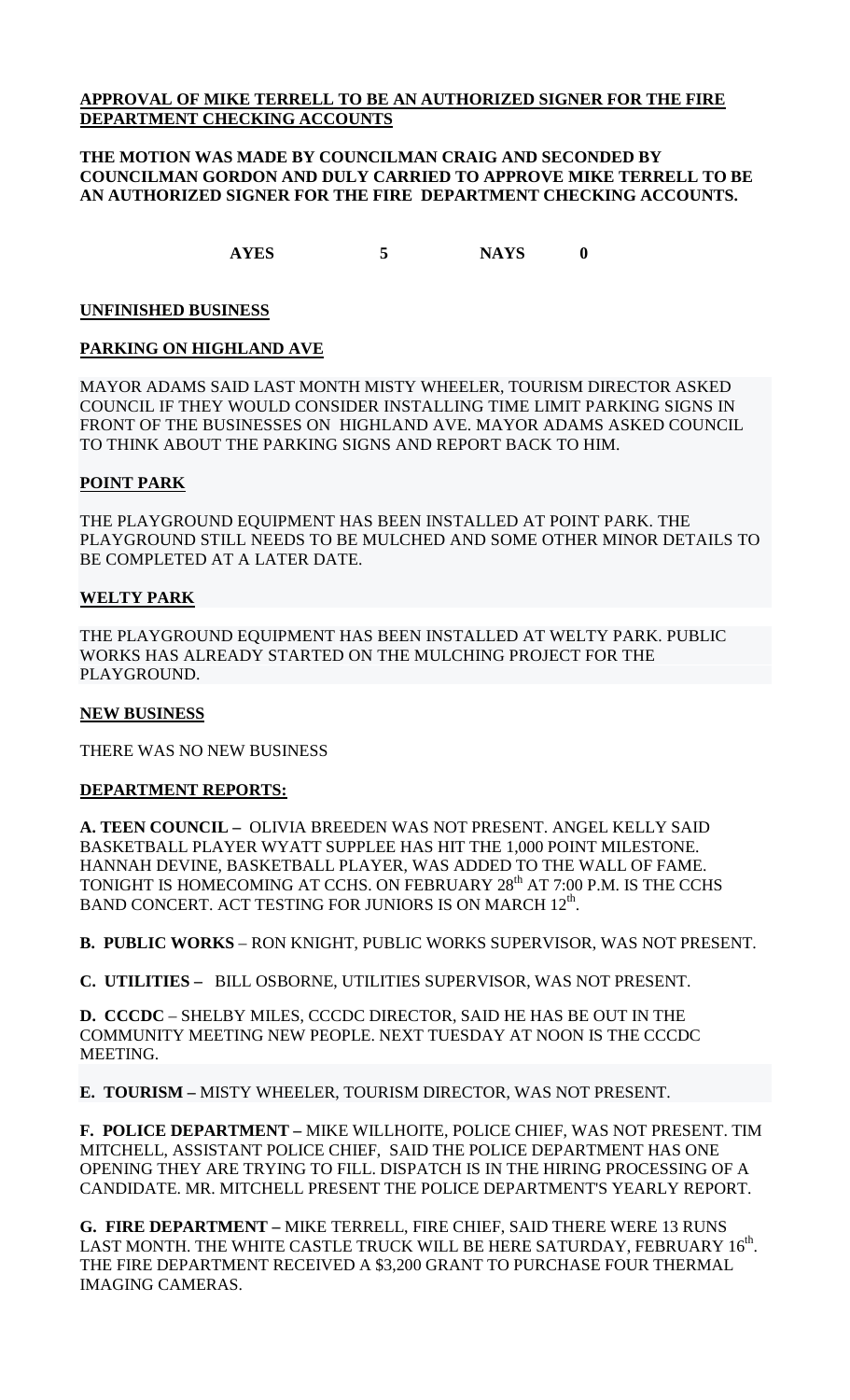**H. CODE ENFORCEMENT –** JOHN WELCH ASKED COUNCIL IF THEY HAD ANY QUESTIONS ABOUT HIS CCR REPORT. COUNCILMAN LOUDEN INQUIRED IF THE FENCE WOULD BE REMOVED AT THE PORT WILLIAM APTS. / RV PARK PROPERTY. MR. WELCH SAID IT WAS TOO EARLY TO TELL. MAYOR ADAMS WANTED TO MAKE SURE THAT COUNCIL KNEW THE PORT WILLIAM APTS. / RV PARK WOULD BE INSTALLING 10 NEW CABINS.

**I. CLERK –TREASURER –** NOTHING TO REPORT.

**J. MAIN STREET –** SAM BURGESS SAID THE CHOCOLATE WALK WAS LAST SATURDAY AND THE ATTENDANCE WAS DOWN FROM LAST YEAR. THE MAIN STREET PROGRAM WILL BE CELEBRATING 40 YEARS AND IS HOSTING A BUTTER, BOURBON, BACON BAKE OFF APRIL 23 & 24, 2019. EASTER ON THE SQUARE IS ON SATURDAY, APRIL 20, 2019. MAYOR ADAMS ASKED MR. BURGESS TO ATTEND THE CCCDC MEETING ON FEBRUARY 19, 2019.

**K. ATTORNEY -** JAKE THOMPSON HAD NOTHING TO REPORT.

# **MAYOR'S REPORTS**

# **FIRE DEPARTMENT**

MAYOR ADAMS SAID IN HOUSE CHANGES ARE COMING TO THE FIRE DEPARTMENT. LAST WEEK MAYOR ADAMS HAD A MEETING WITH THE FIRE DEPARTMENT. THE FIRE FIGHTERS ONLY HAD TWO REQUEST. THE FIRST REQUEST IS BEING TAKEN CARE OF. THE SECOND REQUEST WAS FOR A WASHER -EXTRACTORS FOR THE GEAR. THERE ARE STUDIES PROVING FIRE CONTAMINANTS CAN EXPOSE FIREFIGHTERS TO CANCER-CAUSING CARCINOGENS. MAYOR ADAMS TOLD THE FIREFIGHTERS HE WOULD TALK TO COUNCIL ABOUT A WASHER -EXTRACTORS. MAYOR ADAMS FOUND OUT LATER THAT THE KENTUCKY FIRE COMMISSION IS GIVING AWAY WASHER - EXTRACTORS TO THE FIRE DEPARTMENTS AND HAS SIGNED UP FOR THE GIVEAWAY.

# **FLOOD WATER**

DUE TO HIGH WATER POINT PARK HAS BEEN CLOSED AND PUBLIC WORKS HAS REMOVED THE TRASH CANS AND PICNIC TABLES. THE 2 RIVERS CAMPGROUND HAS TO BE EVACUATED BY 4:30 P.M. ON TUESDAY.

**EXECUTIVE SESSION: PER KRS 61.810(C):PROPERTY ACQUISITION/DISPOSITION/LITIGATION**

**THE MOTION WAS MADE BY COUNCILMAN LOUDEN AND SECONDED BY COUNCILMAN DICKOW AND DULY CARRIED TO GO INTO EXECUTIVE SESSION TO DISCUSS PROPOSED OR PENDING LITIGATION AGAINST OR ON BEHALF OF THE CITY AND POTENTIAL ACQUISTION OR DISPOSITION OF PROPERTY PURSUANT TO KRS 61.810(1)(C) BECAUSE OF ATTORNEY CLIENT PRIVILEGE AT THE HOUR OF 7:51 P.M.**

**AYES 5 NAYS 0**

**JOHN WELCH WAS CALLED IN TO THE EXECUTIVE SESSION AT 8:15 P.M.**

**THE MOTION WAS MADE BY COUNCILMAN DICKOW AND SECONDED BY COUNCILMAN LOUDEN AND DULY CARRIED TO COME OUT OF EXECUTIVE SESSION AT THE HOUR OF 8:59 P.M.**

**AYES 5 NAYS 0**

ATTORNEY FOR THE CITY, JAKE THOMPSON, READ RESOLUTION 2019-02: DISPOSITION OF REAL PROPERTY LOCATED AT 110 COURT STREET, 112 COURT STREET, 118 COURT STREET, 105 FOURTH STREET, AND VACANT LOTS ON FOURTH STREET TO THE CARROLL COUNTY LIBRARY BOARD OF TRUSTEES.

## **THE MOTION WAS MADE BY COUNCILMAN LOUDEN AND SECONDED BY COUNCILMAN HILL TO ADOPT RESOLUTION #2019-02: DISPOSITION OF REAL**